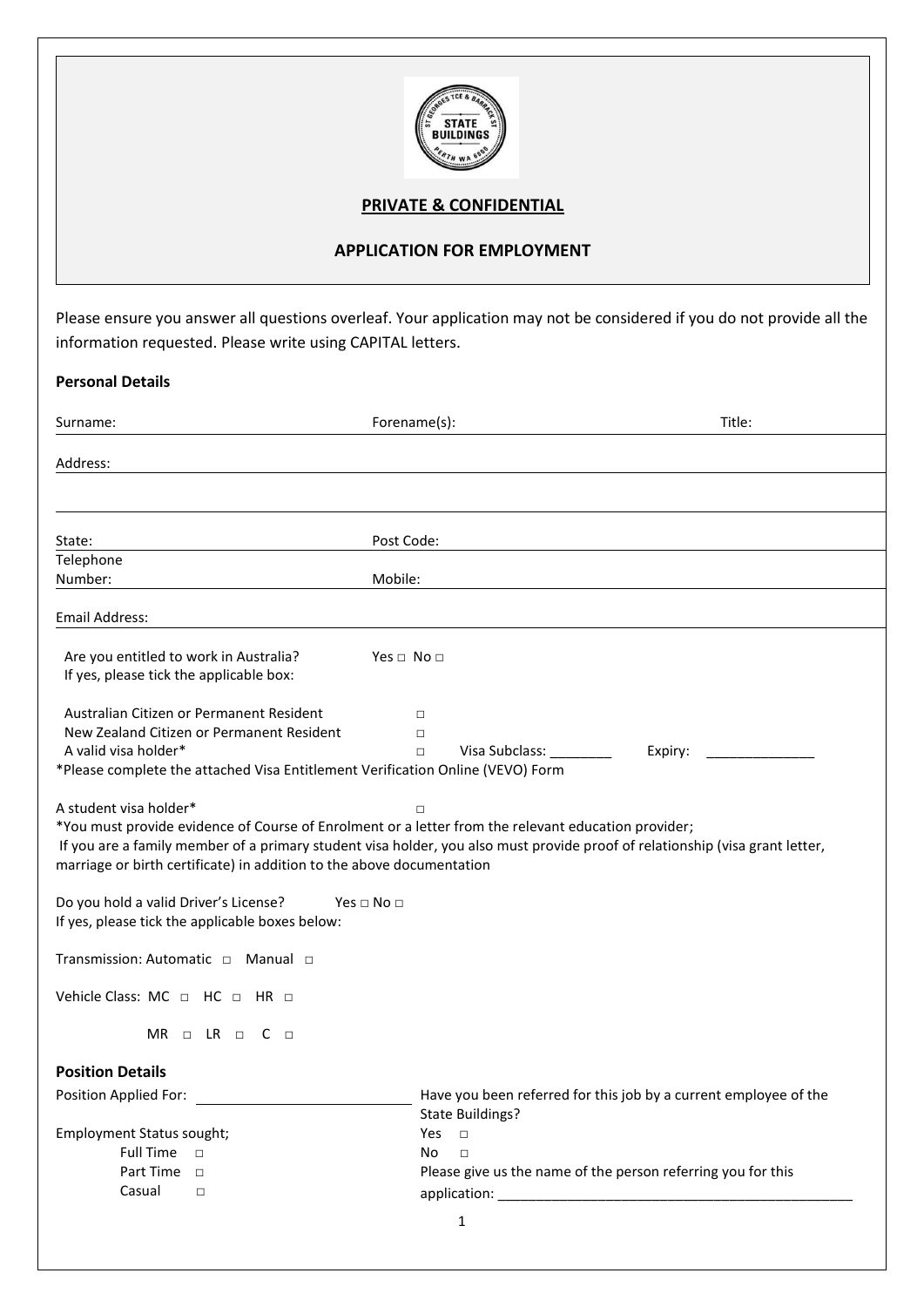## **Employment History**

Please note that all employment should be recorded in chronological order (starting with the most recent). Any gaps in employment should be explained below.

|      | Dates of Employment | Employer's Name & Address | Position Held | Reason for Leaving |
|------|---------------------|---------------------------|---------------|--------------------|
| From | To                  |                           |               |                    |
|      |                     |                           |               |                    |
|      |                     |                           |               |                    |
|      |                     |                           |               |                    |
|      |                     |                           |               |                    |
|      |                     |                           |               |                    |
|      |                     |                           |               |                    |
|      |                     |                           |               |                    |
|      |                     |                           |               |                    |
|      |                     |                           |               |                    |
|      |                     |                           |               |                    |
|      |                     |                           |               |                    |
|      |                     |                           |               |                    |
|      |                     |                           |               |                    |
|      |                     |                           |               |                    |
|      |                     |                           |               |                    |
|      |                     |                           |               |                    |
|      |                     |                           |               |                    |
|      |                     |                           |               |                    |
|      |                     |                           |               |                    |
|      |                     |                           |               |                    |
|      |                     |                           |               |                    |
|      |                     |                           |               |                    |
|      |                     |                           |               |                    |
|      |                     |                           |               |                    |

# **Education & Qualifications**

| Name of School/TAFE/ University/RTO | Name of qualification | Date completed | Grade Achieved |
|-------------------------------------|-----------------------|----------------|----------------|
|                                     |                       |                |                |
|                                     |                       |                |                |
|                                     |                       |                |                |
|                                     |                       |                |                |
|                                     |                       |                |                |
|                                     |                       |                |                |
|                                     |                       |                |                |
|                                     |                       |                |                |
|                                     |                       |                |                |
|                                     |                       |                |                |
|                                     |                       |                |                |
|                                     |                       |                |                |
|                                     |                       |                |                |
|                                     |                       |                |                |
|                                     |                       |                |                |
|                                     |                       |                |                |
|                                     |                       |                |                |
|                                     |                       |                |                |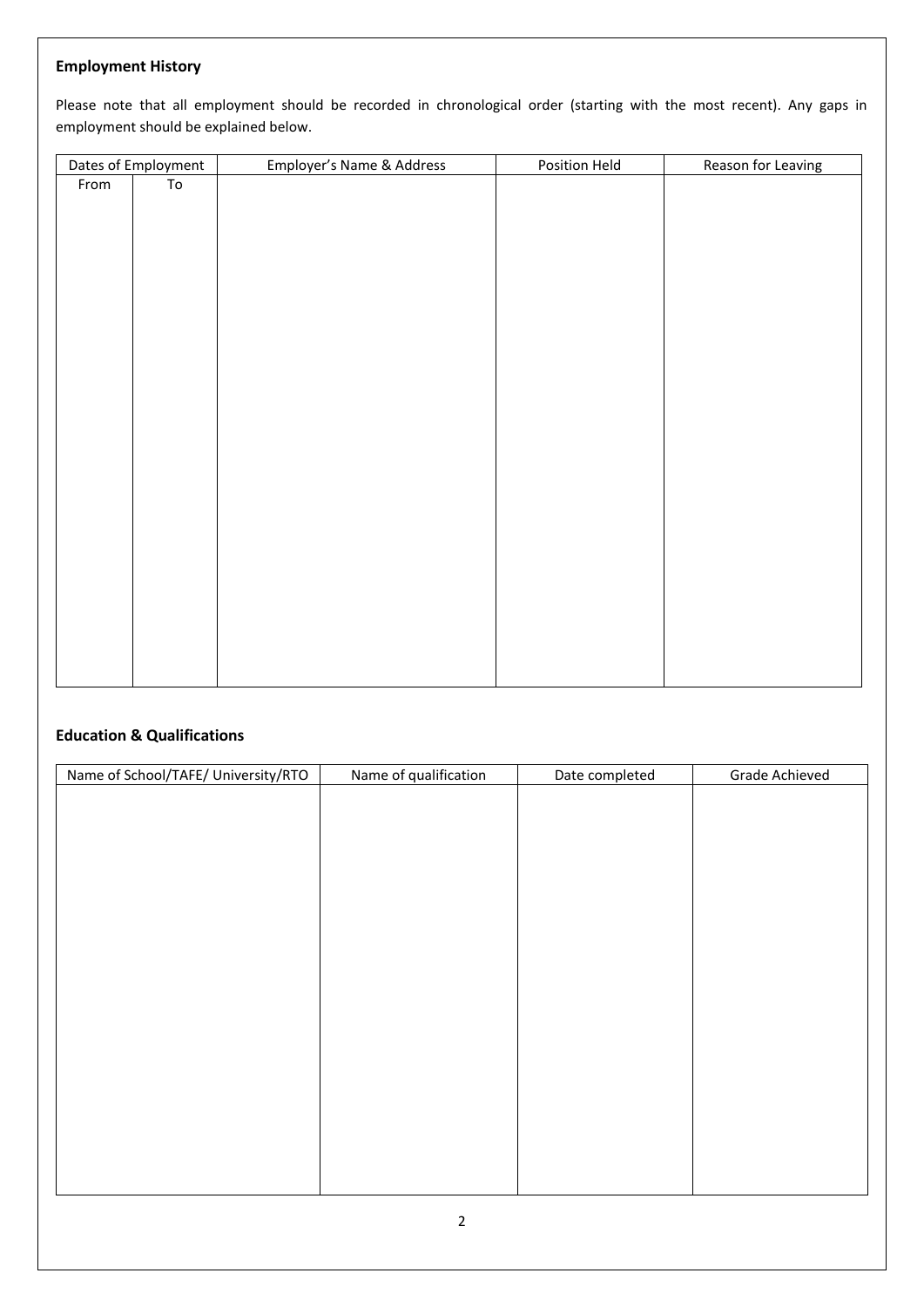### **Language Abilities**

Please tick the relevant ability level and include your first language/mother tongue

| Language | Very Well<br>(Fluent) | Well | Not well |
|----------|-----------------------|------|----------|
|          |                       |      |          |
|          |                       |      |          |
|          |                       |      |          |
|          |                       |      |          |

### **References**

Please give the names of 2 people we can contact for a reference. One should be your current or most recent employer, which would usually be your line manager. For individuals who have recently left full-time education, an academic reference will be acceptable. References from peers, relatives or friends will not be accepted unless this can be justified.

| <b>Reference 1</b>                  |                      | <b>Reference 2</b>                  |                          |
|-------------------------------------|----------------------|-------------------------------------|--------------------------|
| Name:                               |                      | Name:                               |                          |
| Position:                           |                      | Position:                           |                          |
| Company:                            |                      | Company:                            |                          |
| Telephone Number:                   |                      | Telephone Number:                   |                          |
| Email address:                      |                      | Email address:                      |                          |
| Nature of acquaintance e.g.         |                      | Nature of acquaintance              |                          |
| line manager:                       |                      | e.g. line manager:                  |                          |
| May we contact before<br>interview? | Yes $\Box$ No $\Box$ | May we contact before<br>interview? | Yes $\sqcap$ No $\sqcap$ |